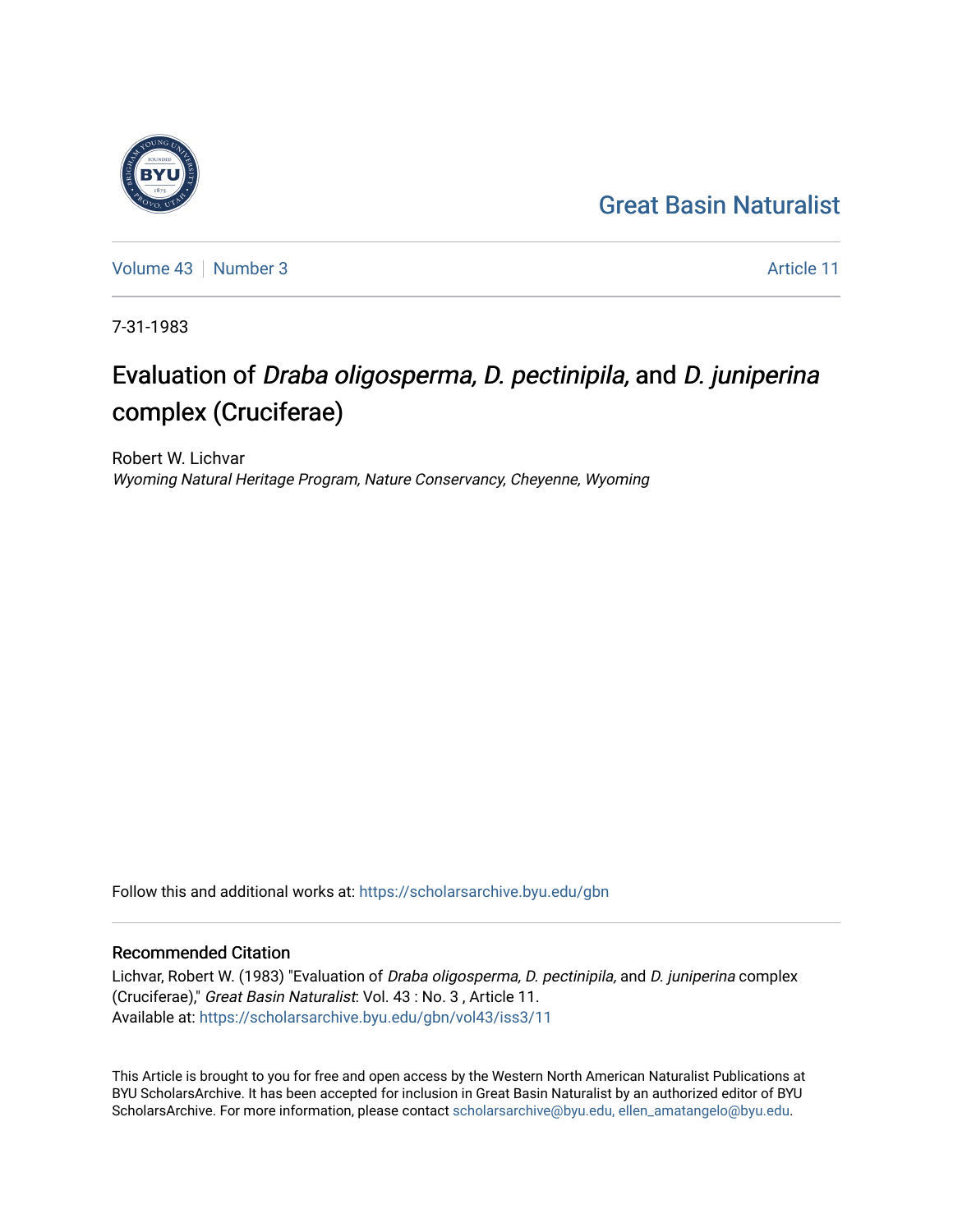#### EVALUATION OF DRABA OLIGOSPERMA, D. PECTINIPILA, AND D. JUNIPERINA COMPLEX (CRUCIFERAE)

#### Robert W. Lichvar'

ABSTRACT.— Since Draba pectinipila Rollins was described in 1953, it has been assigned to several different taxonomic categories. It has been recognized at the species and variety level and has also been placed in synonymy under D. oligosperma Hook. Then Dorn (1978) described D. juniperina and contrasted it to D. pectinipila and D. oligosperma. To clarify the status of these three taxa, the evaluation included field and herbarium observations and scanning electron microscope studies.

A proposal to give Draba pectinipila Rollins protection under the Endangered Species Act prompted extensive field studies on this and two closely related taxa. Rollins (1953) described D. pectinipila from the alpine habitat of Clay Butte, Park County, Wyoming. It is now known from two other alpine loca tions in British Columbia and Colorado. Since this taxon was described, it has been as signed to several different taxonomic categories. Before further action could be taken to protect the plants, the taxonomic status had to be reevaluated.

Hitchcock (1964) gave Draba pectinipila varietal status under D. oligosperma Hook. His only comment was that this variety was the only fairly distinct variant for the species. Mulligan (1972) placed it in synonomy under D. oligosperma without making field observa-

tions. Then Dorn (1978) described plants from the low elevation areas near the Utah-Wyoming border, mentioned by Rollins (1953) under D. pectinipila, as D. juniperina. To clarify the taxonomy of this species complex, D. pectinipila and D. juniperina are compared to one another and to D. oligospenna.

#### **METHODS**

This analysis of Draba oligosperma, D. pectinipila, and D. juniperina included field and herbarium observations and scanning elec tron microscope (SEM) studies. Field obser vations included habitat, plant aspects, and flowering dates. Herbarium specimens were studied for shape, and scape characteristics. The herbarium analysis was done at the

|  |  |  |  |  | <b>TABLE 1.</b> Character differences between the three <i>Draba</i> species. |  |
|--|--|--|--|--|-------------------------------------------------------------------------------|--|
|--|--|--|--|--|-------------------------------------------------------------------------------|--|

| Character                               | D. oligosperma                     | D. pectinipila                                                    | D. juniperina                |
|-----------------------------------------|------------------------------------|-------------------------------------------------------------------|------------------------------|
| Habitat                                 | exposed rocky slopes and<br>ridges | alpine slopes                                                     | pinyon-juniper woodlands     |
| Scape pubescence                        | glabrous                           | pubescent                                                         | pubescent                    |
| Scape height<br>$I-4(9)$ cm             |                                    | $(4)$ 5-9 $(11)$ cm                                               | $(5)$ 7-15 cm                |
| Mature fruit pedicel                    |                                    |                                                                   |                              |
| length                                  | $0.1-0.5$ (1.0) cm                 | $0.5-1.2$ (1.4) cm                                                | $0.5 - 1.0$ cm               |
| Petal color                             | yellow                             | yellow                                                            | vellow                       |
| Silique tip                             | mostly rounded                     | tapered                                                           | tapered                      |
| Silique base                            | rounded                            | rounded                                                           | tapered                      |
| Style length                            | $0.1-1$ mm                         | $0.3 - 0.8$ mm                                                    | $0.6 - 1.5$ mm               |
| <b>Flowering dates</b>                  | $May$ -July                        | July-August                                                       | April–May                    |
| <b>Basal leaf trichomes</b>             | fine                               | medium                                                            | coarse                       |
| Valve trichomes                         | simple $(90\% + )$                 | doubly pectinate $(90\% + )$                                      | doubly pectinate $(90\% + )$ |
| Distribution<br>Western U.S. and Canada |                                    | Wyoming, Colorado, Utah<br>British Columbia.<br>Wyoming, Colorado |                              |

'Wyoming Natural Heritage Program, Nature Conservancy. 1603 Capitol Avenue, Room 325, Cheyenne, Wyoming 82001.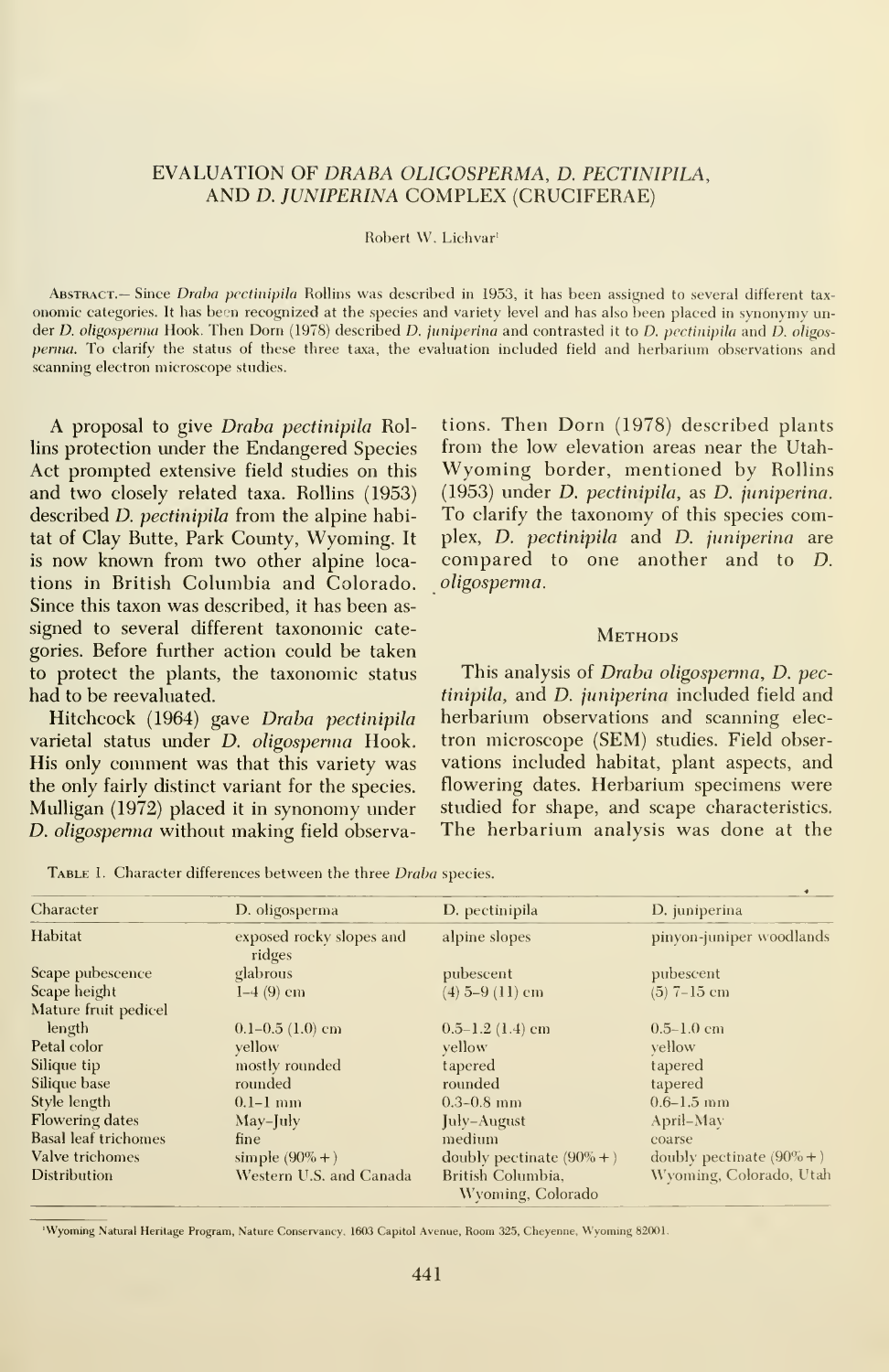

Fig. 1. Leaf trichome of Draba pectinipila X200 (Lichvar 2066).

Rocky Mountain Herbarium, Laramie, Wyoming; the Gray Herbarium, Cambridge, Massachusetts; and the University of Colorado Museum, Boulder, Colorado. The fol lowing specimens were most pertinent to this study: At RM: Dawson, s.n.; McCoun, s.n.; Dorn, 897; Nelson, 1223; Lichvar, 2066; Johnston, 1424, 1442A, 1434; at GH: Rollins and Porter 51269; Williams, 476; at COLO: Beaman and Erbisch, 1208, 1276; Johnston, 1273, 2314; Calder, Savile, and Ferguson, 13780.

#### Results and Discussion

Comparison of field observations, herbarium, and SEM analysis showed considerable differences between taxa in this complex. These taxa have overlapping ranges with areas of sympatry. Of the three taxa, Draba oligosperma has the widest range and is the most variable in habitat specificity. Draba oligospemia occurs from lower basin areas to high alpine ridges on either sandstone or limestone formations. Draba pectinipila is always found on limestone in an alpine habitat, and *D. juniperina* is found on sandstone formations in association with a pinyon-juniper woodland at lower elevations. When D. oli gosperma and D. pectinipila are sympatric, D. pectinipila is readily identifiable in the field by its taller, more erect stature and the high percentage of pectinate hairs on the fruit valves. Near the Flaming Gorge area of Wyoming, Utah, and Colorado, D. juniperina is not found in the same habitat as D. oligosperma. Draba oligosperma occurs on sandstone or gravelly outwash ridges and outcrops, but D. juniperina is almost always found in association with pinyon-juniper woodlands or adjacent sagebrush that overlies a sandstone formation.

Certain characteristics separate Draha pectinipila and D. juniperina from D. oligosperma (Table 1). The correlation of characters that are similar between D. pectinipila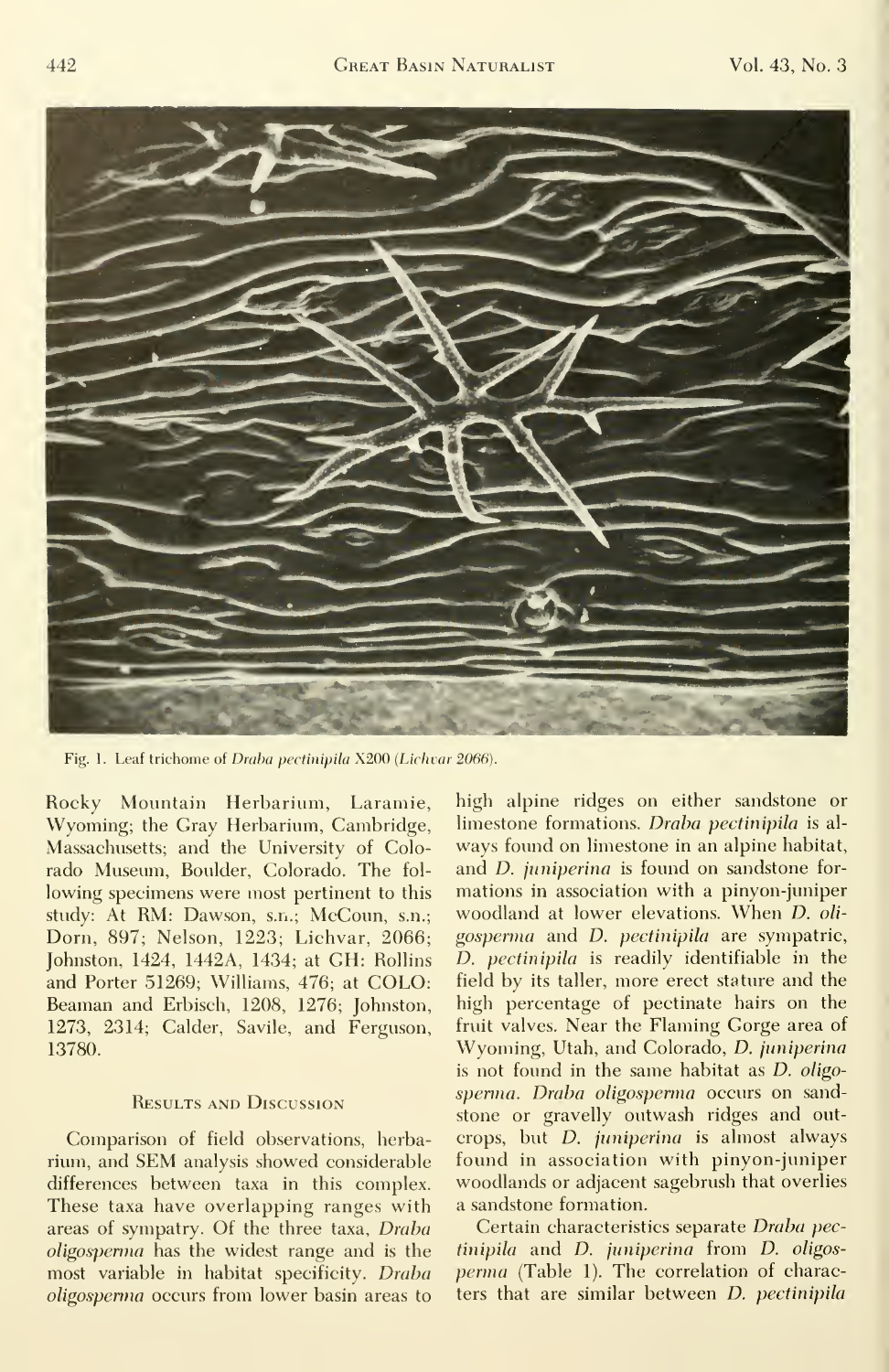

Fig. 2. Leaf trichome of Draba oligosperma X200 (Lichvar 1981).

and *D. juniperina* are the tapered fruit tips with doubly pectinate hairs on the valves of the fruits and the taller scapes that are pubescent. Draba oligosperma has rounded fruit tips with mostly simple hairs and shorter scapes that are glabrous. To distinguish between the two taxa with a more limited dis tribution,  $D$ . pectinipila and  $D$ . juniperina, habitat, style length, and leaf trichomes may be used. Draba pectinipila is an alpine taxon found on limestone and has tapered fruits above with styles  $0.3-0.8$  mm long, but D. juniperina is found at lower elevations in the basins on sandstone in a pinyon-juniper woodland and has tapered fruits above and below, and styles 0.6-1.5 mm long.

Rollins (1953) noted that the lower elevation taxon, Draba juniperina, had not only tapered fruits above and below but also coarse hairs on the basal leaves. Scanning electron micrographs (Figs. 1, 2, 3) show that D.  $ju$ niperina (Fig. 3) has doubly pectinate leaf hairs twice the diameter of D. pectinipila  $(Fig. 1)$ . Draba oligosperma (Fig. 2) is intermediate in leaf trichome diameter.

Recognition of each of these species can be justified at the species level for three reasons. First, specimens or plants of each of these taxa can consistently be separated in either the field or herbarium. Second, when any combination of these species occurs sympatrically in the field they are easily and consistently identifiable. Finally, based upon tri chome characters, those used to distinguish these species are consistent with those used throughout the genus of Draba.

#### Key to the Species